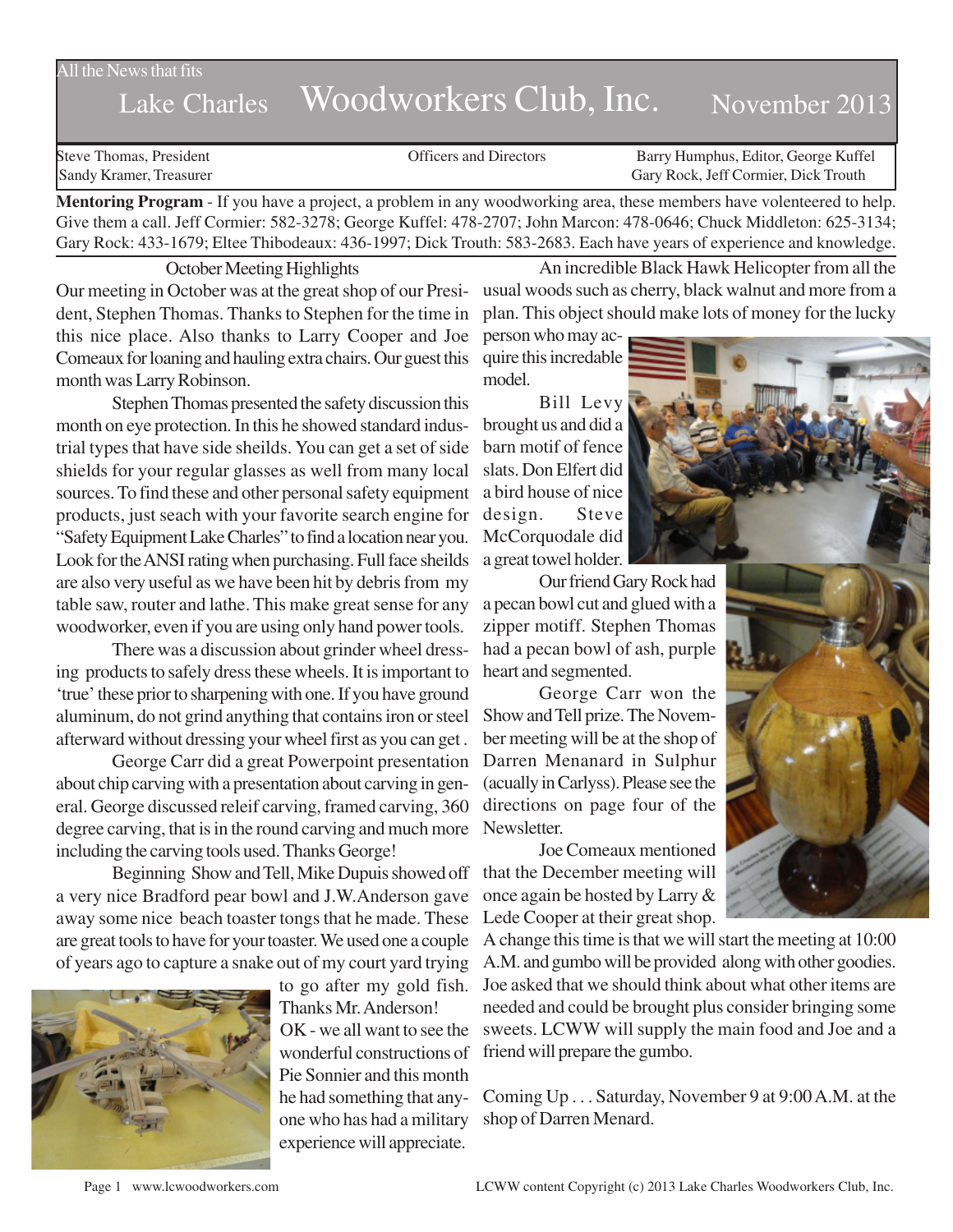## Tune up Your Bandsaw

All the accessories in the world won't help much if your bandsaw stalls during demanding cuts or shakes like an overcaffeinated chihuahua. Smooth out the tremors and get as much cutting power as possible with these upgrades.

When the V-belt that connects the motor pulley and drive pulley sits in one position too long, it can take on a permanent curve, or "set," where it wraps around the pulleys, causing a nasty vibration. Replace it with a link-type belt that stays flexible and absorbs vibration better than onepiece standard V-belts. You can buy it by the foot, then adjust its length to fit your saw by adding or removing links.

If replacing the belt doesn't calm the jitters, check for out-of-balance wheels. To do this, remove the blade and drive belt so the wheels spin freely. Working on one wheel at a time, make a mark on the inside edge of the rim at its lowest point. Give the wheel a gentle spin, wait for it to stop, and make another mark at the bottom. Do this five times. Randomly-spaced marks mean the wheel is balanced. But a cluster of marks in one area points out a heavy spot and indicates the wheel needs to be balanced.

To do this, clean the wheel rim directly opposite the marks with rubbing alcohol and allow it to dry; then apply self-adhesive wheel weights to the cleaned area, starting with 1/4 ounce. Repeat the "spin test," this time making marks with a different-colored marker. Grouped marks again tell you to apply more weight, or change the amount or position of weights already in place. For small adjustments, divide the soft metal weights with an old chisel or knife.

Resawing wide stock requires all the power a bandsaw has to give, so make the most of your saw's efforts by stepping up to the widest 3-tooth-per-inch (tpi) blade your saw accepts. A wider blade flexes less for truer rip cuts and its larger surface area dissipates heat better so the blade stays sharp longer. The aggressive hook angle of the teeth on a resaw blade cuts quickly, generating a lot of sawdust. The large gullets clear that waste faster.

A blade with variable pitch, alternates sections of 2 tpi and 3-tpi. The 2-tpi sections cut quickly, even through the widest stock your saw handles. The 3 tpi sections reduce vibration, giving a relatively smooth finish. I read and several members have suggested that the best blade for resawing is the Wood-Mizer or the Wood Slicer are good for doing resawing.

Without guide blocks or bearings above and below the table, a bandsaw blade would wander like a four-yearold on her first ride without training wheels. Like that child, bandsaw blades, and sometimes the workpiece, need guidance. Keep them on track with these enhancements.

Guide blocks, with their large surface area, work especially well guiding wide blades, while roller bearings create less friction and heat buildup. Stacked roller-bearing guides from Carter Products, for example, combine the best of blocks and bearings. They also have toolless adjustment: Twist a thumbscrew to loosen a bearing; then fine-tune its position with the microadjuster. Cinch up the thumbscrew to lock the bearing in position. Note that the Carter system does not fit all bandsaws and in particularly older models. Check with them prior to purchase.

A specialized guide bearing helps narrow blades (1/ 8" and 1/16") track true during curved cuts. The rear of the



blade rides in a groove in the bearing's edge. The groove provides side-to-side support and the bearing reduces friction. Carter Products makes these as well but do not fit all models.

If you don't have the budget for bearing guides or if your bandsaw does not work with them, ceramic guide blocks provide an inexpensive upgrade from the factorysupplied metal blocks. The large, flat faces provide the same solid blade support, but the ceramic material generates less friction, so they run cooler. That translates into longer blade life. Installation is as simple as loosening a bolt or thumb Continued on next page.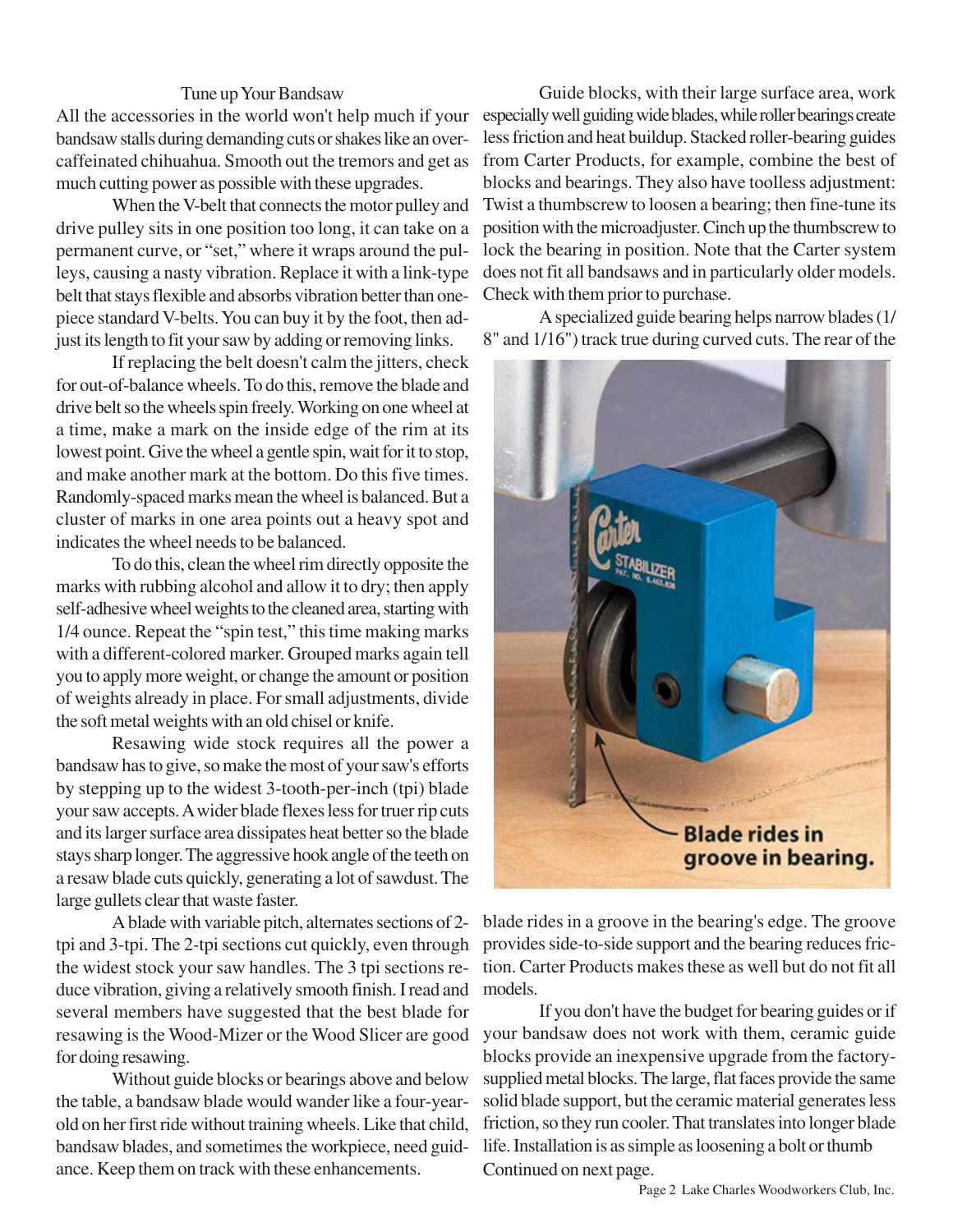Continued from previous page . . .

screw to remove the steel blocks, then putting the ceramic blocks in place. They wear so well that most manufacturers guarantees them forever.

For resawing and straight-line rips, a good fence is essential, yet many saws come with no fence or a poorperforming one. The Kreg fence packs a lot of features in an affordable package. It pivots to account for blade drift (the tendency of a blade to pull to one side). For sawing thin, narrow stock, mount the fence with the wide face down on the table. It can then extend under the guide assembly, even with the assembly close to the tabletop. The fence easily lifts off the rail for quick switching from straight cuts to freehand work. An optional micro-adjuster makes precise fence movements easy. Note that the Kreg does not fit all models. If it does not fit your bandsaw, you can add an auxilary to your existing fence.

Like any of us, a bandsaw occasionally needs relief from tension - the tension needed to keep its blade cutting true, that is. Relieving that tension extends the life of the wheel bearings and tires, and makes blade changes possible. These accessories simplify taking your saw from tightly wound to relaxed and back again.

Bandsaw springs, like all of us, lose their ability to bounce back as they get older. If yours no longer has enough "oomph" to tension wide blades, replace it with a heavyduty aftermarket spring. On most saws, installation goes quickly and doesn't require any special tools. Bandsaw Tuneup Continues . . .

I found that after installing a stronger spring, it took fewer turns of the tensioning knob to properly tension a blade. With springs to fit most sizes of bandsaws, this inexpensive upgrade offers a lot of bang for your buck.

Small tensioning knobs prove difficult to grip, don't provide much leverage, and only allow half of a rotation before you need to change your grip. This is the case with my Craftsman 12 inch. Turning them can literally be a pain. Mount a 6"-diameter cast wheel with a spinning handle, and adjusting blade tension becomes easy. The chrome finish prevents rust and looks nice, too. (Item 10888 Iturra Design, 904- 642-2802.). You can also make your own with a wooden disk in place of the small knob (what I did) and that works as well.

Page 3 Lake Charles Woodworkers Club, Inc. There are also quick-release levers that applies or removes blade tension in a snap. In the up position, the mechanism keeps the blade under tension, ready for use. Pivot the lever down toward the table to release all tension for blade changes and between work sessions. The middle position relieves stress on the wheels and saw frame, but

provides enough tension to hold the blade in place while mounting a blade and checking tracking. The video for this upgrade I saw suggests that it took about 15 minutes to install, a small investment quickly regained with faster blade changes.

No bandsaw add-on will help much if you can't see what you are doing. So defeat the forces of darkness with a task light. A magnetic base light sticks to any steel or iron surface, and a gooseneck puts the light exactly where you need it. LED type lights shine a bright spotlight without the heat of incandescent bulbs. Power comes from four AA batteries in the base. You can find these at Harbor Frieght.

As you shop for blades, it helps to know some of the essential terms: Gullet: a chip-clearing gap between the teeth. Pitch: the spacing of teeth, expressed in teeth-per-inch (TPI). Rake angle: the angle of the tooth face relative to the blade body.



Match the blade pitch to the workpiece thickness. The thinner the stock, the greater the TPI you can use. You want at least three teeth in the wood at any one time as the blade cuts, but no more than 12. (To resaw pieces more than 6" wide, just slow the feed rate.) More teeth leave smoother surfaces, but have smaller gullets that inhibit chip clearing.

Constant tension on an idle bandsaw blade creates stresses that lead to premature wear, vibration, and broken blades. Detension if the saw will sit unused for more than a day.

## Time to Pay

I trust that you have enjpyed each and every LCWW you have attended and we invite you to many more. The cost is small - just \$20 per year for a family membership. See Sandy Kramer, Stephen Thomas or Barry Humphus at the next meeting to pay your dues.